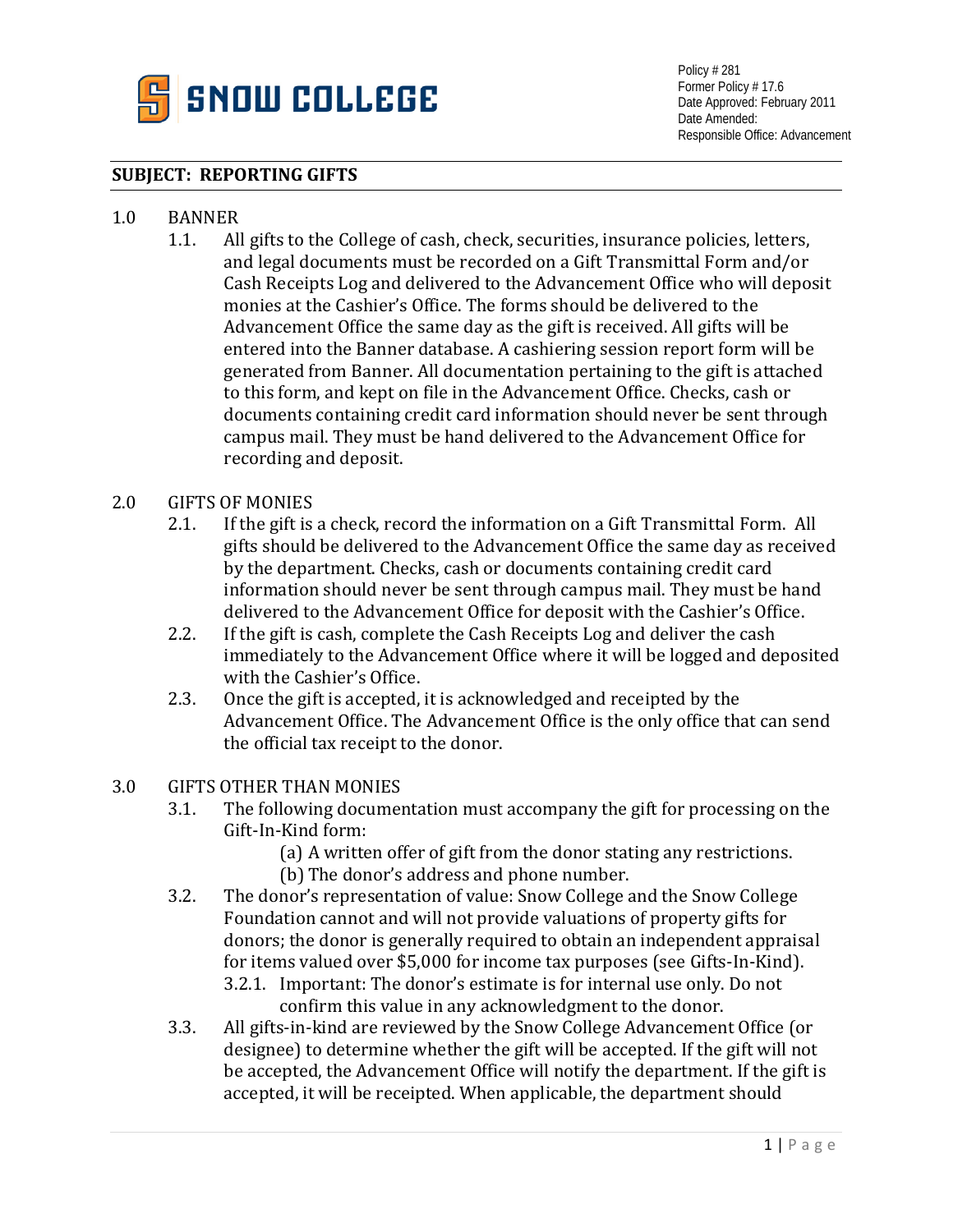

Policy # 281 Former Policy # 17.6 Date Approved: February 2011 Date Amended: Responsible Office: Advancement

arrange for delivery or pickup of the property. If the College disposes of a non-cash gift within three years, the Advancement Office prepares IRS Form 8282 per IRS requirements.

# 4.0 GIFTS OF STOCKS OR BONDS TO THE COLLEGE FOUNDATION<br>4.1. The department should do the following:

- The department should do the following:
	- 4.1.1. If the department receives security certificates directly from the donor, hand deliver the certificates to the Advancement Office immediately. The Office of Advancement will work with Business Office for verification and if necessary, will provide stock power execution instructions.
	- 4.1.2. If the department receives inquiry from a donor about gifts of stocks or bonds, request that the donor have his or her broker contact the Advancement Office, telephone: 435-283-7061, or fax: 453-283-7067, to expedite the transfer of the stocks or bonds. The Advancement staff will obtain the donor's broker contact information, a description of the assets to be transferred, written confirmation from the donor regarding precisely how the gift is to be directed and contact the Business Office with the above information along with the donor's Banner ID number, the gift account number into which the proceeds are to be deposited and as to whether or not the gift is in fulfillment of a pledge or gift commitment or is anonymous.
	- 4.1.3. The Business Office will immediately provide instructions on how to transfer the shares on behalf of Snow College.
	- 4.1.4. The Business Office will notify the bank to expect and accept the gifted shares as a "free delivery."
	- 4.1.5. The Business Office will accept the gifted assets and notify the Advancement Office once the transaction is complete. The Advancement Office will then process the Banner gift entry as well as the related tax receipt. A copy of the verification will be forwarded by the Advancement Office to the department.

# 5.0 GIFTS OF EQUIPMENT<br>5.1. Gifts of equipment

- Gifts of equipment to the College that are accompanied by a contractual gift agreement must have that agreement signed by Procurement. Please Note: The benefiting unit, department, or college cannot sign such an agreement on behalf of the College. Contractual provisions which require the College to indemnify or hold harmless the donor as a condition of gift acceptance are generally prohibited and will require deletion or modification to comply with state and Board of Regents requirements.
- 6.0 GIFTS REQUIRING VICE PRESIDENT APPROVAL